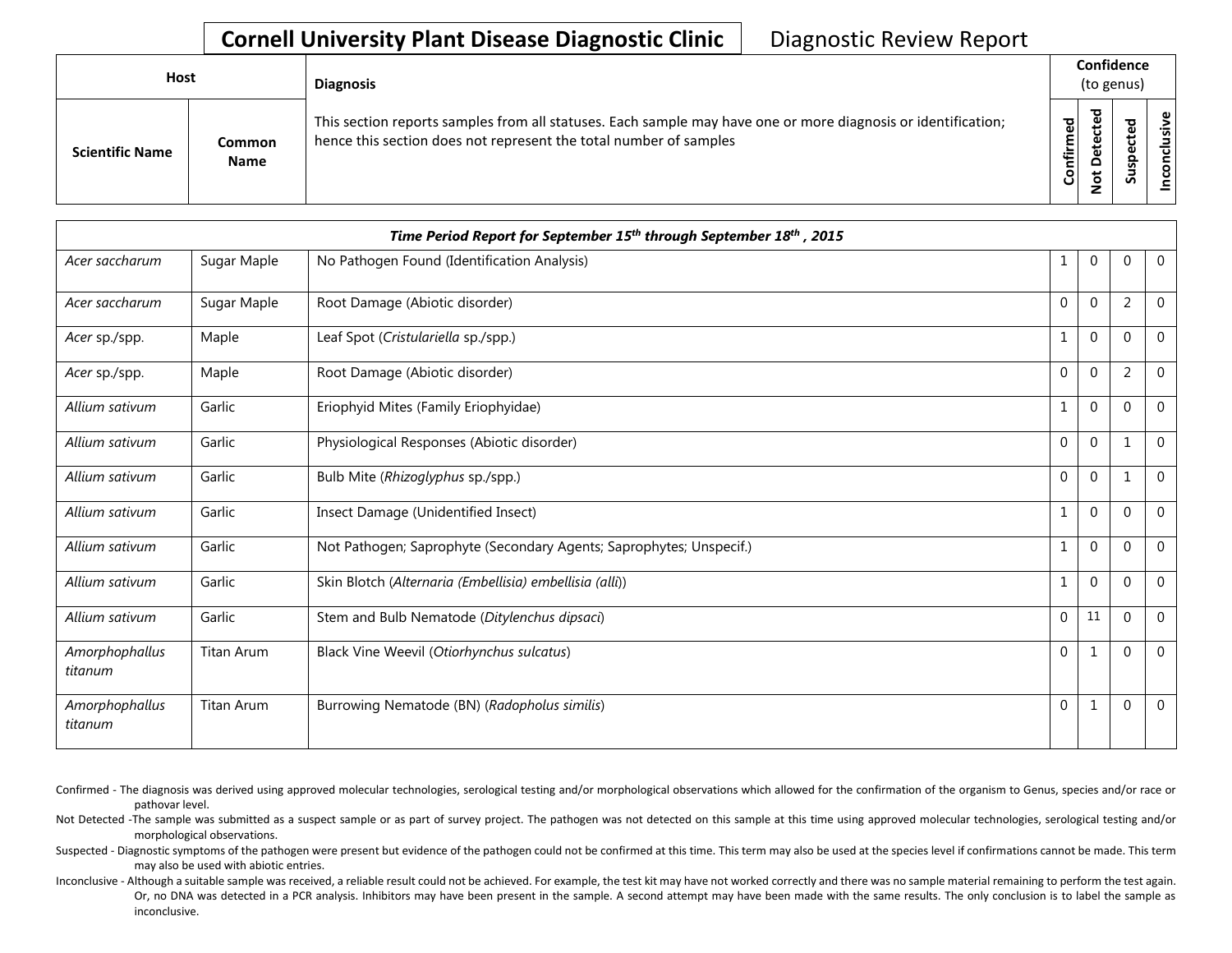| Host |                        |                       | <b>Diagnosis</b>                                                                                                                                                                   |                | Confidence<br>(to genus) |        |  |
|------|------------------------|-----------------------|------------------------------------------------------------------------------------------------------------------------------------------------------------------------------------|----------------|--------------------------|--------|--|
|      | <b>Scientific Name</b> | Common<br><b>Name</b> | This section reports samples from all statuses. Each sample may have one or more diagnosis or identification;<br>hence this section does not represent the total number of samples | irmed<br>Confi | ъ<br>o<br>-              | ਠ<br>Ū |  |

| Amorphophallus<br>titanum | Titan Arum                 | Foliar Nematodes (Aphelenchoides sp./spp.)                                        |              | 0              | $\Omega$       | $\Omega$     |
|---------------------------|----------------------------|-----------------------------------------------------------------------------------|--------------|----------------|----------------|--------------|
| Amorphophallus<br>titanum | <b>Titan Arum</b>          | Phymatotrichum Root Rot (Phymatotrichopsis (Phymatotrichum) omnivora (omnivorum)) | 0            |                | $\overline{0}$ | $\mathbf{0}$ |
| Amorphophallus<br>titanum | Titan Arum                 | Potato Rot Nematode (Ditylenchus destructor)                                      | $\Omega$     |                | $\Omega$       | $\mathbf{0}$ |
| Amorphophallus<br>titanum | <b>Titan Arum</b>          | Pratylenchus caffeae                                                              | $\Omega$     |                | $\Omega$       | $\Omega$     |
| Amorphophallus<br>titanum | Titan Arum                 | Pythium Root or Stem Rot (Pythium splendens)                                      | $\Omega$     |                | $\mathbf{0}$   | $\Omega$     |
| Amorphophallus<br>titanum | <b>Titan Arum</b>          | Rotylenchus reniformis                                                            | $\Omega$     | 1              | $\Omega$       | $\mathbf{0}$ |
| Betula nigra              | <b>River Birch</b>         | High Soil Moisture (Abiotic disorder)                                             | $\mathbf{0}$ | 0              | 1              | $\mathbf{0}$ |
| Betula nigra              | River Birch                | Not Pathogen; Saprophyte (Secondary Agents; Saprophytes; Unspecif.)               |              | $\overline{0}$ | $\mathbf{0}$   | $\mathbf 0$  |
| Betula nigra              | River Birch                | Root Damage (Abiotic disorder)                                                    | 0            | 0              | 1              | $\mathbf 0$  |
| Catalpa sp./spp.          | Catalpa                    | Alternaria Leaf Spot (Alternaria sp./spp.)                                        | 1            | 0              | $\overline{0}$ | $\mathbf 0$  |
| Celtis occidentalis       | Hackberry<br>(nettle tree) | Phytoplasma Disease (Phytoplasma sp./spp. unknown)                                | 0            | 0              | 1              | $\Omega$     |

Confirmed - The diagnosis was derived using approved molecular technologies, serological testing and/or morphological observations which allowed for the confirmation of the organism to Genus, species and/or race or pathovar level.

Not Detected -The sample was submitted as a suspect sample or as part of survey project. The pathogen was not detected on this sample at this time using approved molecular technologies, serological testing and/or morphological observations.

Suspected - Diagnostic symptoms of the pathogen were present but evidence of the pathogen could not be confirmed at this time. This term may also be used at the species level if confirmations cannot be made. This term may also be used with abiotic entries.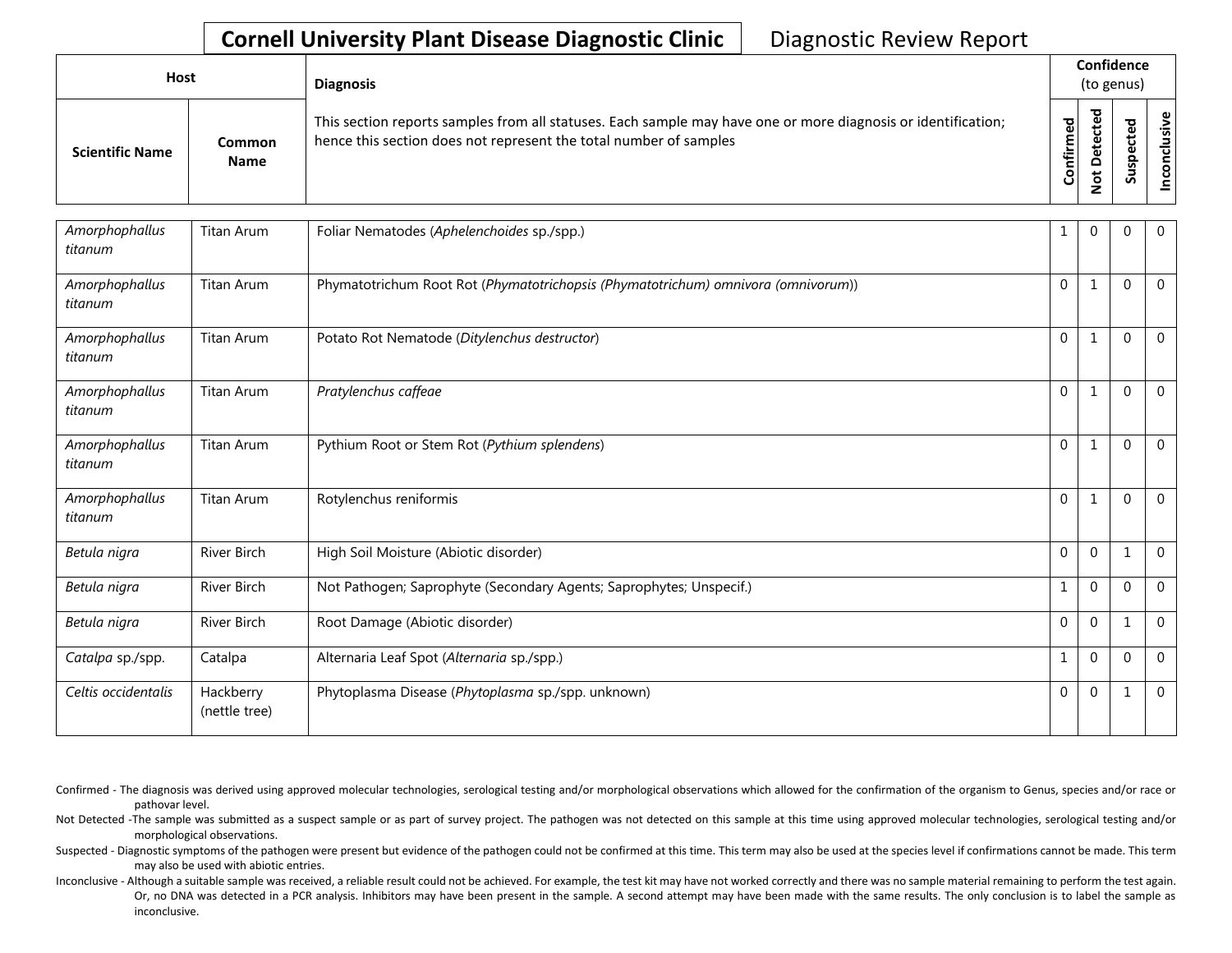| Host                   |                       | <b>Diagnosis</b>                                                                                                                                                                   |           |        |  |                       |  | Confidence<br>(to genus) |  |  |
|------------------------|-----------------------|------------------------------------------------------------------------------------------------------------------------------------------------------------------------------------|-----------|--------|--|-----------------------|--|--------------------------|--|--|
| <b>Scientific Name</b> | Common<br><b>Name</b> | This section reports samples from all statuses. Each sample may have one or more diagnosis or identification;<br>hence this section does not represent the total number of samples | Confirmed | ᇃ<br>c |  | usive<br>᠊ᠣ<br>c<br>g |  |                          |  |  |

| Chrysanthemum<br>sp./spp. hybrids | Chrysanthemum     | Chrysanthemum White Rust (Puccinia horiana)                         | 1              | $\Omega$       | $\Omega$     | $\mathbf 0$    |
|-----------------------------------|-------------------|---------------------------------------------------------------------|----------------|----------------|--------------|----------------|
| Epimedium<br>sp./spp.             | Epimedium         | Unknown Abiotic Disorder (Abiotic disorder)                         | $\mathbf{0}$   | $\mathbf{0}$   | $\mathbf{1}$ | $\Omega$       |
| Epimedium<br>sp./spp.             | Epimedium         | Not Pathogen; Saprophyte (Secondary Agents; Saprophytes; Unspecif.) | $\mathbf{1}$   | $\Omega$       | $\Omega$     | $\overline{0}$ |
| Epimedium<br>sp./spp.             | Epimedium         | Unspecified Pathology (Thielaviopsis sp./spp.)                      | $\mathbf{1}$   | $\Omega$       | $\Omega$     | $\overline{0}$ |
| Epimedium<br>sp./spp.             | Epimedium         | Root Damage (Abiotic disorder)                                      | $\mathbf 0$    | $\Omega$       | 1            | $\mathbf{0}$   |
| Fagus sylvatica                   | European<br>Beech | Phytophthora Canker (Phytophthora sp./spp.)                         | $\mathbf{0}$   | 1              | $\Omega$     | $\overline{0}$ |
| Fagus sylvatica                   | European<br>Beech | Unknown Abiotic Disorder (Abiotic disorder)                         | $\mathbf{0}$   | $\Omega$       | 1            | $\mathbf 0$    |
| Fagus sylvatica                   | European<br>Beech | Wood Boring Insect Damage (Unidentified Wood Boring Insect)         | $\mathbf{1}$   | $\mathbf{0}$   | $\Omega$     | $\mathbf{0}$   |
| Humulus lupulus                   | Hops              | Hop Downy Mildew (Pseudoperonospora humuli)                         | $\mathbf{0}$   | $\overline{4}$ | $\Omega$     | $\mathbf{0}$   |
| Humulus lupulus                   | Hops              | Root Damage (Abiotic disorder)                                      | $\Omega$       | $\Omega$       | 4            | $\mathbf{0}$   |
| Humulus lupulus                   | Hops              | Spider Mites (Family Tetranychidae)                                 | $\overline{4}$ | $\mathbf{0}$   | $\mathbf 0$  | $\mathbf{0}$   |
|                                   |                   |                                                                     |                |                |              |                |

Confirmed - The diagnosis was derived using approved molecular technologies, serological testing and/or morphological observations which allowed for the confirmation of the organism to Genus, species and/or race or pathovar level.

Not Detected -The sample was submitted as a suspect sample or as part of survey project. The pathogen was not detected on this sample at this time using approved molecular technologies, serological testing and/or morphological observations.

Suspected - Diagnostic symptoms of the pathogen were present but evidence of the pathogen could not be confirmed at this time. This term may also be used at the species level if confirmations cannot be made. This term may also be used with abiotic entries.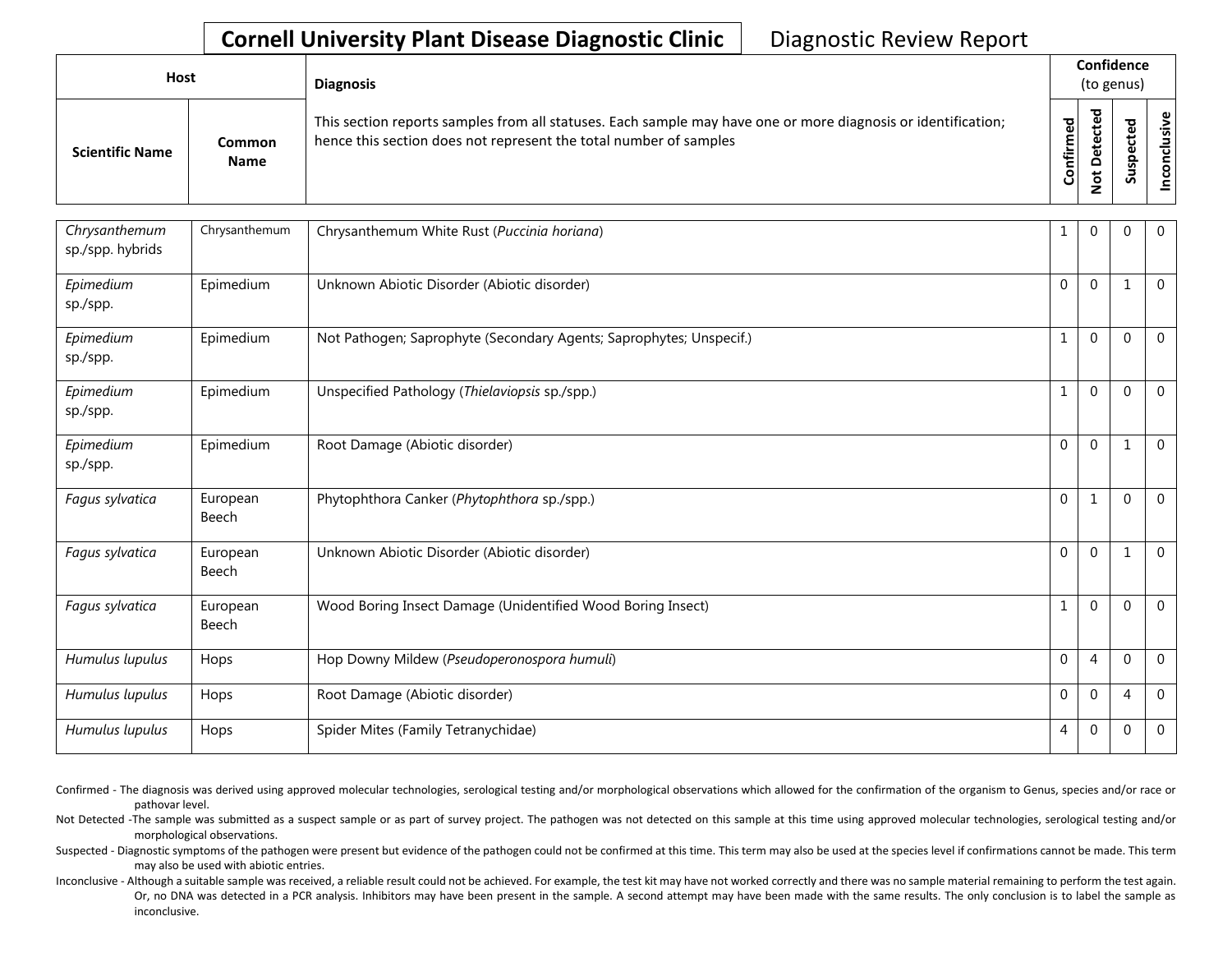| Host                   |                       | <b>Diagnosis</b>                                                                                                                                                                   |                          |                                  | Confidence<br>(to genus) |             |
|------------------------|-----------------------|------------------------------------------------------------------------------------------------------------------------------------------------------------------------------------|--------------------------|----------------------------------|--------------------------|-------------|
| <b>Scientific Name</b> | Common<br><b>Name</b> | This section reports samples from all statuses. Each sample may have one or more diagnosis or identification;<br>hence this section does not represent the total number of samples | ᇴ<br>Φ<br>Ē<br>tir<br>ပြ | ᇃ<br>Φ<br>u<br>Φ<br>۵<br>$\circ$ | ௨<br>s<br>ഗ              | ω<br>s<br>8 |

| llex sp./spp.                  | Holly                  | High Soil Moisture (Abiotic disorder)                               | $\mathbf{0}$   | $\Omega$     |                | $\mathbf 0$    |
|--------------------------------|------------------------|---------------------------------------------------------------------|----------------|--------------|----------------|----------------|
| llex sp./spp.                  | Holly                  | Root Damage (Abiotic disorder)                                      | $\mathbf 0$    | $\mathbf{0}$ | 1              | $\overline{0}$ |
| Lavandula sp./spp.             | Lavender               | Stem and Crown Rot (Phytophthora nicotianae)                        | $\overline{2}$ | $\Omega$     | $\Omega$       | $\mathbf 0$    |
| Parthenocissus<br>tricuspidata | Boston Ivy             | Boston Ivy (Parthenocissus tricuspidata)                            | $\mathbf{1}$   | $\mathbf{0}$ | $\Omega$       | $\overline{0}$ |
| Pinus<br>thunbergiana          | Japanese Black<br>pine | Root Damage (Abiotic disorder)                                      | $\Omega$       | $\Omega$     |                | $\Omega$       |
| Quercus bicolor                | Swamp White<br>oak     | Not Pathogen; Saprophyte (Secondary Agents; Saprophytes; Unspecif.) | $\mathbf{1}$   | $\Omega$     | $\Omega$       | $\overline{0}$ |
| Quercus bicolor                | Swamp White<br>oak     | Nutritional Deficiency (Abiotic disorder)                           | $\Omega$       | $\Omega$     | 1              | $\Omega$       |
| Solanum<br>tuberosum           | Potato                 | High Temperature Damage (Abiotic disorder)                          | $\Omega$       | $\Omega$     | 1              | $\Omega$       |
| Solanum<br>tuberosum           | Potato                 | Hollow Heart (Abiotic disorder)                                     | $\Omega$       | $\Omega$     | $\overline{1}$ | $\overline{0}$ |
| Solanum<br>tuberosum           | Potato                 | Potato Pink Rot (Phytophthora erythroseptica)                       | $\mathbf 0$    | $\mathbf 1$  | $\Omega$       | $\overline{0}$ |
| Solanum<br>tuberosum           | Potato                 | Unidentified Bacteria (Unidentified Bacteria)                       | $\mathbf 1$    | $\Omega$     | $\Omega$       | $\overline{0}$ |

Confirmed - The diagnosis was derived using approved molecular technologies, serological testing and/or morphological observations which allowed for the confirmation of the organism to Genus, species and/or race or pathovar level.

Not Detected -The sample was submitted as a suspect sample or as part of survey project. The pathogen was not detected on this sample at this time using approved molecular technologies, serological testing and/or morphological observations.

Suspected - Diagnostic symptoms of the pathogen were present but evidence of the pathogen could not be confirmed at this time. This term may also be used at the species level if confirmations cannot be made. This term may also be used with abiotic entries.